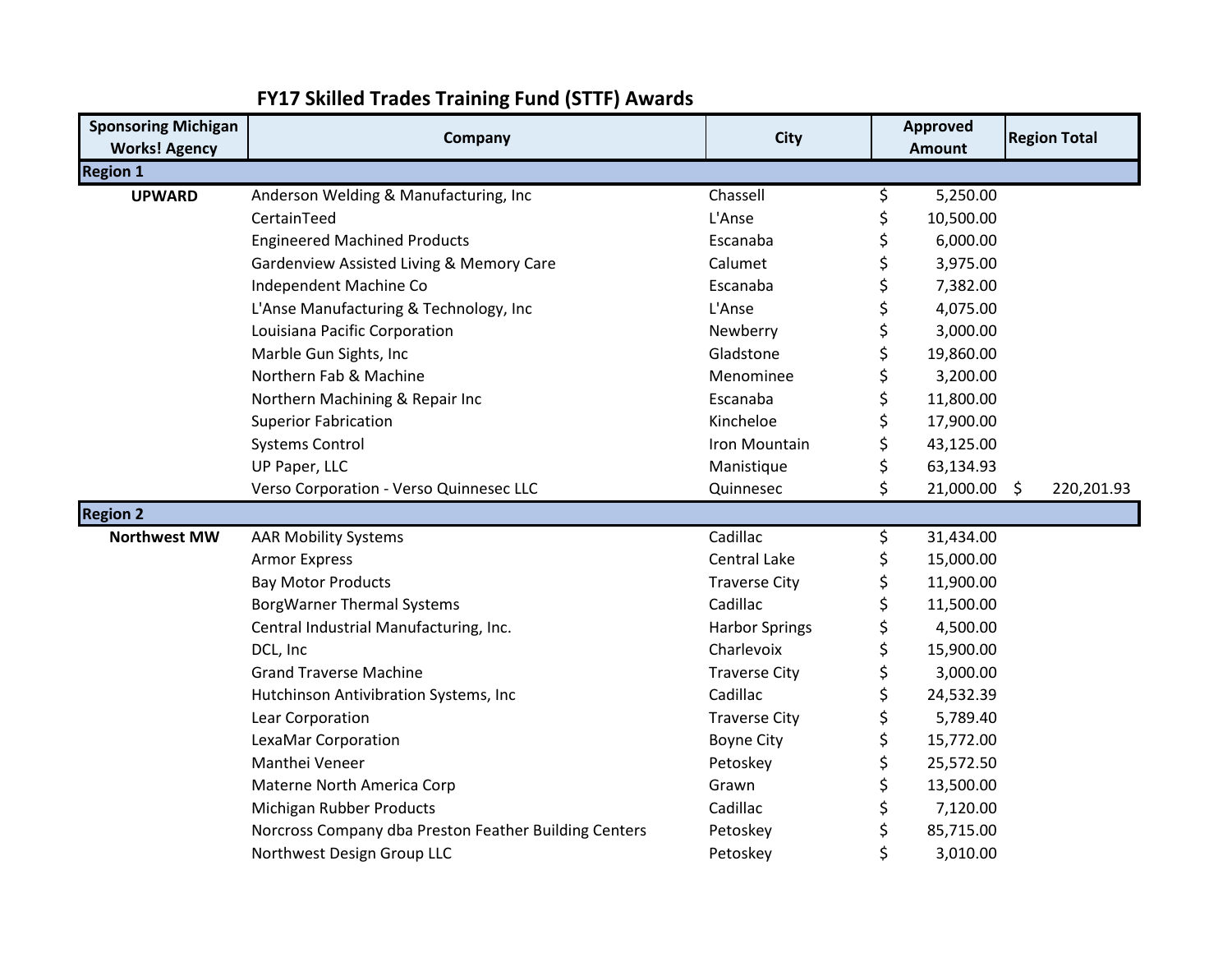|                        | <b>Petoskey Plastics</b>                     | Petoskey             | \$                     | 32,812.15     |            |
|------------------------|----------------------------------------------|----------------------|------------------------|---------------|------------|
|                        | Pro Image Design                             | <b>Traverse City</b> | \$                     | 8,355.00      |            |
|                        | <b>Rexair LLC</b>                            | Cadillac             | \$                     | 29,095.00     |            |
|                        | Saber Tool                                   | Cadillac             | \$                     | 1,000.00      |            |
|                        | Shoreline Fruit LLC                          | <b>Traverse City</b> | \$                     | 29,862.00     |            |
|                        | Shoreline Power Services, Inc                | Williamsburg         | \$                     | 57,000.00     |            |
|                        | <b>Top Line Electric</b>                     | <b>Traverse City</b> | \$                     | 3,000.00      |            |
|                        | United Engineered Tooling Inc                | <b>Traverse City</b> | \$                     | 10,500.00     |            |
|                        | Van Dam Custom Boats                         | <b>Boyne City</b>    | \$                     | $8,505.00$ \$ | 454,374.44 |
| <b>Region 3</b>        |                                              |                      |                        |               |            |
| <b>Northeast MW</b>    | <b>AuSable River Outfitters LLC</b>          | Mio                  | \$                     | 3,750.00      |            |
|                        | Carmeuse Lime & Stone                        | <b>Rogers City</b>   | \$                     | 24,120.95     |            |
|                        | <b>Cutting Edge Computer</b>                 | Gaylord              | \$                     | 2,051.00      |            |
|                        | <b>Great Lakes Tissue</b>                    | Cheboygan            | \$                     | 20,697.00     |            |
|                        | H & S Mold                                   | Gaylord              | \$                     | 10,072.00     |            |
|                        | IMM, Inc                                     | Grayling             | \$                     | 32,087.33     |            |
|                        | Link Industries                              | <b>Indian River</b>  | \$                     | 24,440.00     |            |
|                        | MEC, Inc (Mayville Engineering Company, Inc) | Vanderbilt           | \$                     | 2,670.00      |            |
|                        | Northern Michigan Aggregates                 | Alpena               | \$                     | 1,995.00      |            |
|                        | SunFrog Staffing, LLC                        | Gaylord              | \$                     | 19,835.00     |            |
|                        | <b>Telephone Support Systems</b>             | Gaylord              | \$                     | 2,297.50      |            |
|                        | The Promise FM                               | Gaylord              | \$                     | 6,675.00      |            |
|                        | Weyerhaeuser                                 | Grayling             | \$                     | 35,252.00     |            |
| <b>Region 7B</b>       | <b>Cooper Standard Automotive</b>            | East Tawas           | \$                     | 10,330.00     |            |
|                        | Sandvik Hyperion                             | West Branch          | \$                     | 20,050.00     |            |
|                        | Wise Heating and Cooling Inc                 | West Branch          | \$                     | 3,675.00 \$   | 219,997.78 |
| <b>Region 4</b>        |                                              |                      |                        |               |            |
| <b>Capital Area MW</b> | Trilogy - PCA - Curo                         | <b>Grand Rapids</b>  | $\overline{\varsigma}$ | 7,500.00      |            |
| <b>West Central</b>    | <b>GM Wood Products</b>                      | Newaygo              | \$                     | 47,550.00     |            |
|                        | <b>Occidental Chemical Corporation</b>       | Ludington            | \$                     | 45,271.00     |            |
|                        | Pere Marquette Shipping                      | Ludington            | \$                     | 9,000.00      |            |
|                        | Simonds International                        | <b>Big Rapids</b>    | \$                     | 14,000.00     |            |
|                        | Spectrum Health Reed City Hospital           | <b>Reed City</b>     | \$                     | 9,000.00      |            |
|                        | SyncWave, LLC                                | Scottville           | \$                     | 6,000.00      |            |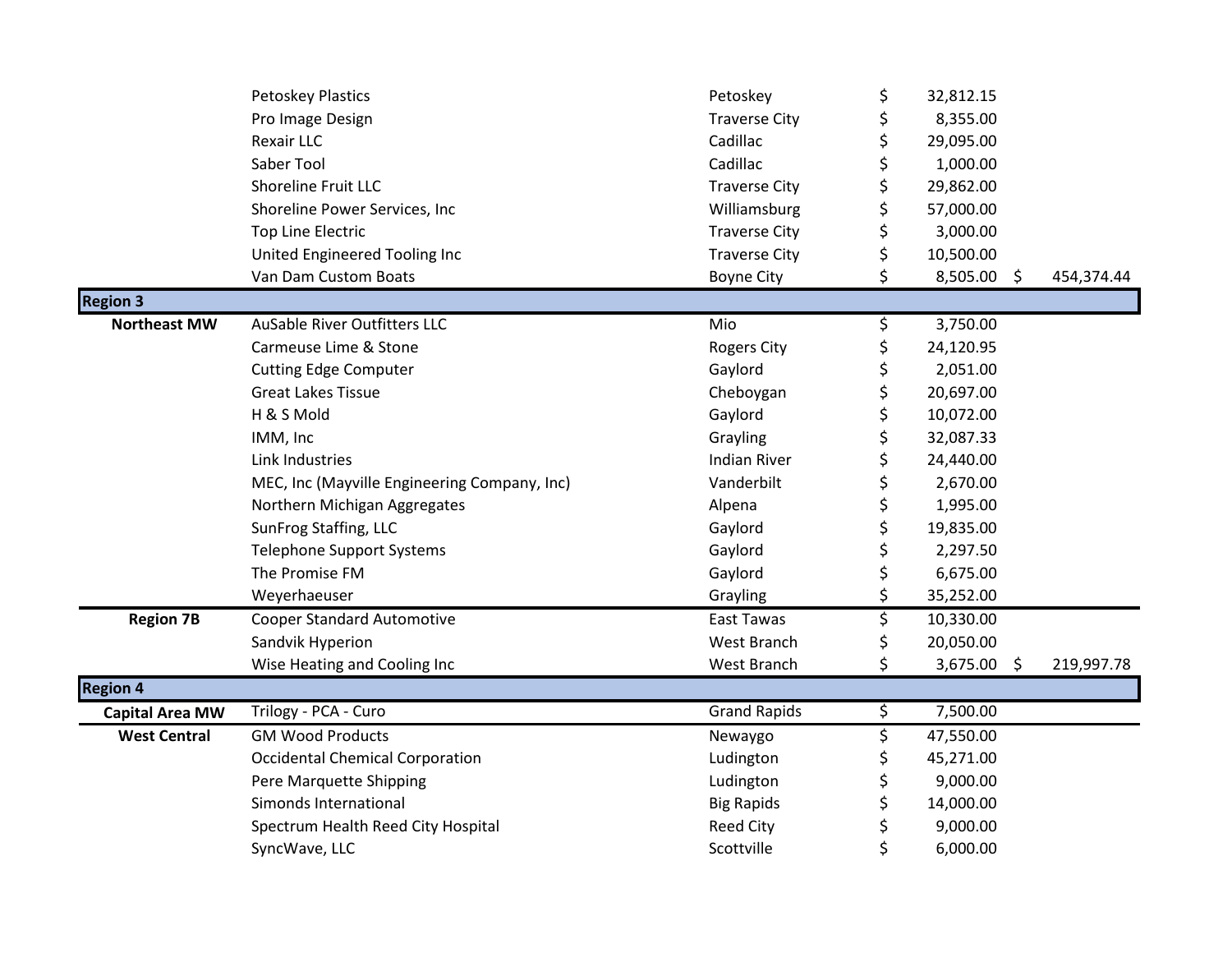|                | Valley City Metal Products, Inc               | Shelby               | \$<br>500.00     |  |
|----------------|-----------------------------------------------|----------------------|------------------|--|
|                | Ventra Evart, LLC                             | Evart                | \$<br>38,718.92  |  |
| <b>West MW</b> | Action Mold and Machining, Inc                | <b>Grand Rapids</b>  | \$<br>20,650.00  |  |
|                | <b>Active Manufacturing Corp</b>              | Spring Lake          | \$<br>9,000.00   |  |
|                | <b>Altron Automation</b>                      | Hudsonville          | \$<br>16,195.00  |  |
|                | <b>American Seating Co</b>                    | <b>Grand Rapids</b>  | \$<br>14,100.00  |  |
|                | Anderson Global, Inc                          | Muskegon Heights     | \$<br>62,765.42  |  |
|                | Arconic (formally Howmet)                     | Whitehall            | \$<br>107,667.43 |  |
|                | <b>ArtiFlex Manufacturing</b>                 | <b>Grand Rapids</b>  | \$<br>18,750.00  |  |
|                | <b>Autocam Precision Components Group</b>     | Kentwood             | \$<br>48,836.41  |  |
|                | Autodie, LLC                                  | <b>Grand Rapids</b>  | \$<br>54,592.50  |  |
|                | <b>Baumann Tool and Die</b>                   | Zeeland              | \$<br>1,000.00   |  |
|                | Benteler Automotive Aluminum                  | Holland              | \$<br>34,400.00  |  |
|                | <b>Best Metal Products</b>                    | <b>Grand Rapids</b>  | \$<br>37,545.00  |  |
|                | <b>Buist Electric</b>                         | <b>Byron Center</b>  | \$<br>63,000.00  |  |
|                | <b>Butterball Farms, Inc</b>                  | <b>Grand Rapids</b>  | \$<br>38,410.00  |  |
|                | Carter Manufacturing Co., Inc                 | <b>Grand Haven</b>   | \$<br>25,350.00  |  |
|                | Cascade Die Casting Group - Great Lakes       | Sparta               | \$<br>11,245.00  |  |
|                | Cascade Die Casting Group - Mid-State         | <b>Grand Rapids</b>  | \$<br>5,295.00   |  |
|                | Century Foundry, Inc                          | Muskegon Heights     | \$<br>4,140.00   |  |
|                | Challenge Manufacturing - Walker Location     | Walker               | \$<br>51,000.00  |  |
|                | Cherry Street Services, Inc dba Cherry Health | <b>Grand Rapids</b>  | \$<br>100,180.00 |  |
|                | <b>Coastal Automotive</b>                     | Holland              | \$<br>30,000.00  |  |
|                | Code Blue Corporation                         | Holland              | \$<br>44,926.00  |  |
|                | <b>Commercial Tool and Die</b>                | <b>Comstock Park</b> | \$<br>11,200.00  |  |
|                | <b>Competition Engineering</b>                | Marne                | \$<br>1,500.00   |  |
|                | <b>Composite Builders</b>                     | Holland              | \$<br>2,705.00   |  |
|                | <b>Country Fresh</b>                          | <b>Grand Rapids</b>  | \$<br>28,560.00  |  |
|                | CQL, Inc                                      | <b>Grand Rapids</b>  | \$<br>9,000.00   |  |
|                | Cresco Solutions, Inc                         | <b>Grand Rapids</b>  | \$<br>1,500.00   |  |
|                | CUP Acquisition LLC dba Custom Profile        | <b>Grand Rapids</b>  | \$<br>43,500.00  |  |
|                | D+M Metal Products                            | <b>Comstock Park</b> | \$<br>18,176.40  |  |
|                | <b>DHE Plumbing and Mechanical</b>            | Hudsonville          | \$<br>39,000.00  |  |
|                | Die Cad Group, Inc                            | <b>Grand Rapids</b>  | \$<br>17,922.71  |  |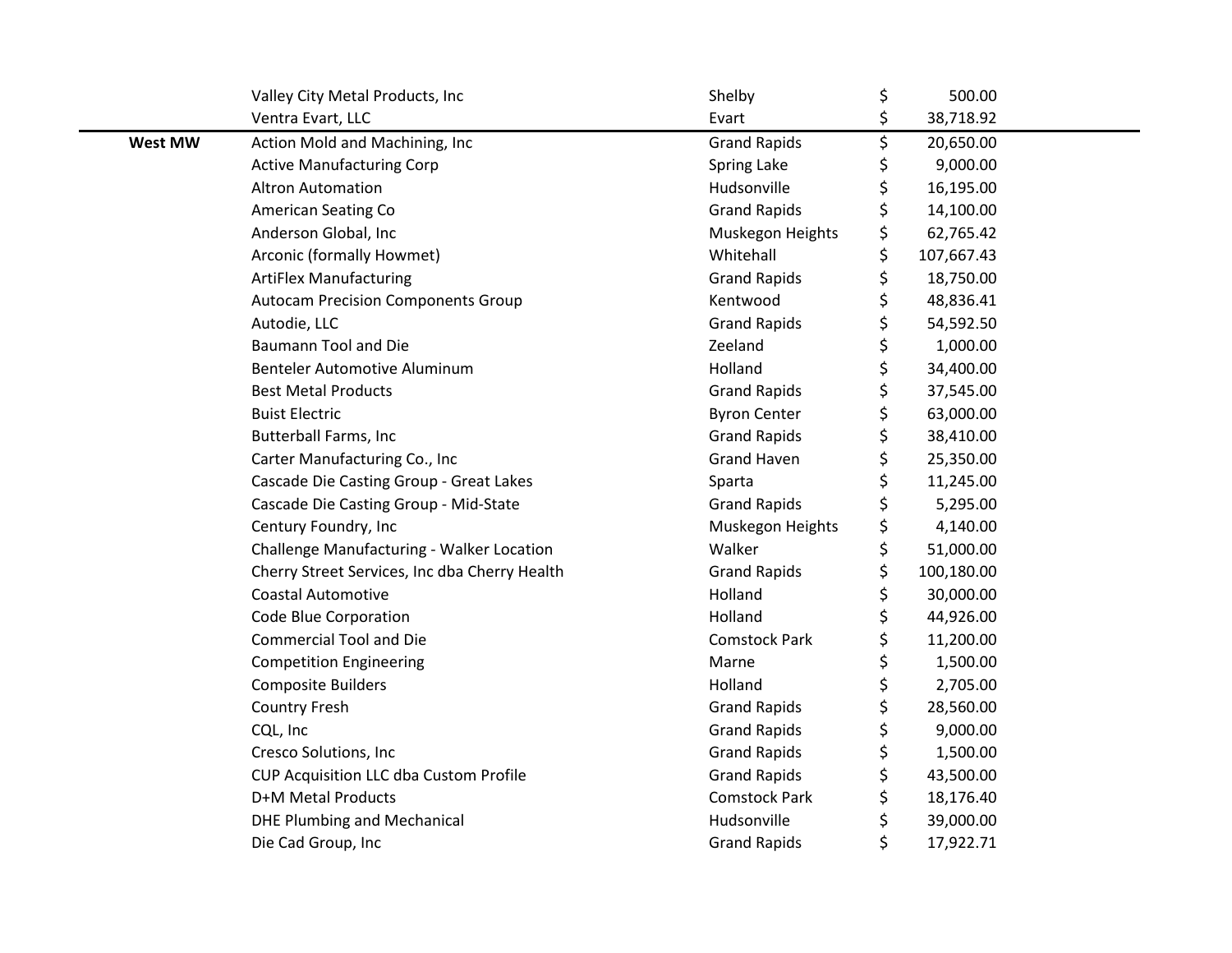| Driesenga & Associates                              | Holland                 | \$<br>20,645.00  |
|-----------------------------------------------------|-------------------------|------------------|
| Dynamic Conveyor                                    | Muskegon                | \$<br>3,786.00   |
| Eclipse Tool & Die, Inc                             | Wayland                 | \$<br>12,000.00  |
| Eikenhout Inc                                       | <b>Grand Rapids</b>     | \$<br>12,000.00  |
| Elevator Up LLC                                     | <b>Grand Rapids</b>     | \$<br>9,750.00   |
| Ely Manor                                           | Allegan                 | \$<br>17,945.00  |
| <b>Emerald Corporation</b>                          | <b>Grand Rapids</b>     | \$<br>13,023.18  |
| <b>Engineered Tooling Systems, Inc</b>              | <b>Grand Rapids</b>     | \$<br>10,500.00  |
| Federal-Mogul                                       | Greenville              | \$<br>22,755.00  |
| Gill Industries, Bond Facility                      | <b>Grand Rapids</b>     | \$<br>110,550.00 |
| Gill Industries, Plainfield Facility                | <b>Grand Rapids</b>     | \$<br>111,000.00 |
| <b>GNS America</b>                                  | Holland                 | \$<br>27,614.00  |
| Greenville Tool & Die Co                            | Greenville              | \$<br>34,500.00  |
| H.S. Die & Engineering, Inc                         | <b>Grand Rapids</b>     | \$<br>4,343.09   |
| Haworth, Inc                                        | Holland                 | \$<br>38,250.00  |
| Health Net of West Michigan                         | <b>Grand Rapids</b>     | \$<br>1,460.00   |
| Hearthside Food Solutions, LLC (H1)                 | Kentwood                | \$<br>13,369.24  |
| Hearthside Food Solutions, LLC (H2)                 | <b>Grand Rapids</b>     | \$<br>20,250.00  |
| <b>Herman Miller</b>                                | Zeeland                 | \$<br>25,632.00  |
| ITW Powertrain Metals (ITW Drawform)                | Zeeland                 | \$<br>52,476.62  |
| Jireh Metal Products, Inc                           | Grandville              | \$<br>19,816.00  |
| Johnson Technology                                  | Muskegon                | \$<br>48,000.00  |
| K & R Truck Sales Inc                               | Holland                 | \$<br>4,500.00   |
| Kenona Industries Inc                               | <b>Grand Rapids</b>     | \$<br>20,869.85  |
| Koops Inc                                           | Holland                 | \$<br>16,990.00  |
| L-3 Combat Propulsion Systems                       | Muskegon                | \$<br>48,647.07  |
| Lauren Manufacturing                                | Spring Lake             | \$<br>15,487.50  |
| Lumbermen's Inc                                     | <b>Grand Rapids</b>     | \$<br>3,000.00   |
| Magna Mirrors (Holland)                             | Holland                 | \$<br>83,135.11  |
| Magna Mirrors of America, Inc. dba Engineered Glass | <b>Holland Township</b> | \$<br>79,698.39  |
| Mark-Maker Company                                  | Wyoming                 | \$<br>10,500.00  |
| Mary Free Bed Rehabilitation Hospital               | <b>Grand Rapids</b>     | \$<br>70,872.66  |
| MasterTag                                           | Montague                | \$<br>74,200.00  |
| Mercy Health                                        | <b>Grand Rapids</b>     | \$<br>18,000.00  |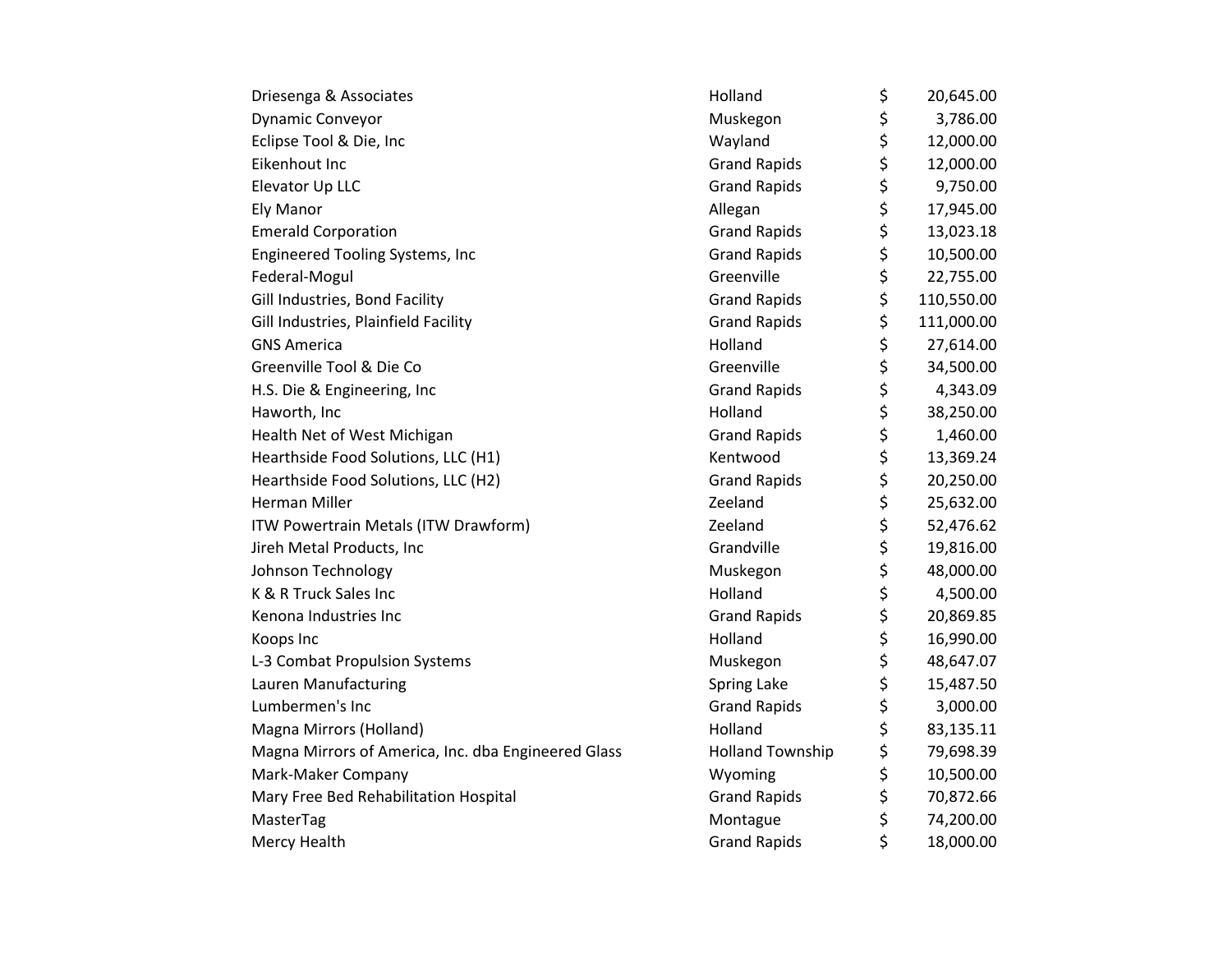| <b>Mercy Health Partners</b>                     | Muskegon             | \$<br>42,750.00  |
|--------------------------------------------------|----------------------|------------------|
| Meridian, Inc.                                   | Spring Lake          | \$<br>32,823.00  |
| Metron Integrated Health System - Lamont         | Lamont               | \$<br>1,154.00   |
| Metron Integrated Health Systems - Belding       | <b>Belding</b>       | \$<br>6,500.00   |
| Metron Integrated Health Systems - Big Rapids    | <b>Big Rapids</b>    | \$<br>1,300.00   |
| Metron Integrated Health Systems - Cedar Springs | <b>Cedar Springs</b> | \$<br>5,080.50   |
| Metron Integrated Health Systems - Forest Hills  | <b>Grand Rapids</b>  | \$<br>949.00     |
| Metron Integrated Health Systems - Greenville    | Greenville           | \$<br>3,900.00   |
| <b>MFP Automation Engineering</b>                | Hudsonville          | \$<br>15,545.00  |
| Michigan Turkey Producers, Inc                   | <b>Grand Rapids</b>  | \$<br>10,798.00  |
| Micron Mfg Company                               | Walker               | \$<br>8,667.00   |
| MPF Acquisitions, Inc                            | Martin               | \$<br>14,985.00  |
| Multi-Lab                                        | Spring Lake          | \$<br>14,075.00  |
| <b>NVINT Services LLC</b>                        | Caledonia            | \$<br>8,625.00   |
| <b>Oliver Packaging and Equipment Company</b>    | Walker               | \$<br>31,500.00  |
| Open Systems Technologies DE, LLC                | <b>Grand Rapids</b>  | \$<br>41,301.00  |
| Parker Hannifin Corporation                      | Otsego               | \$<br>9,000.00   |
| Parkway Electric & Communications, LLC           | Holland              | \$<br>39,850.00  |
| Perrigo Company - Allegan                        | Allegan              | \$<br>80,371.00  |
| Plasan Carbon Composites                         | Walker               | \$<br>159,600.00 |
| <b>Precision Aerospace Corp</b>                  | <b>Grand Rapids</b>  | \$<br>46,145.00  |
| Rapid Tooling Systems, Inc                       | <b>Grand Rapids</b>  | \$<br>4,975.00   |
| Rest Haven Homes, Inc                            | <b>Grand Rapids</b>  | \$<br>7,458.00   |
| Ropes Courses, Inc                               | Allegan              | \$<br>11,150.00  |
| Royal Technologies                               | Hudsonville          | \$<br>22,500.00  |
| <b>Scherdel Sales &amp; Technology</b>           | Muskegon             | \$<br>87,894.50  |
| <b>SEKISUI SPI</b>                               | Holland              | \$<br>7,650.00   |
| Shorescape Investments LLC                       | <b>Grand Haven</b>   | \$<br>3,888.00   |
| SoundOff Signal                                  | Hudsonville          | \$<br>146,750.00 |
| SoundTech, Inc                                   | <b>Grand Rapids</b>  | \$<br>31,777.88  |
| <b>Specialty Tooling Systems</b>                 | <b>Grand Rapids</b>  | \$<br>9,000.00   |
| Spectrum Health                                  | <b>Grand Rapids</b>  | \$<br>76,300.00  |
| Stampede Die and Engineering (Stampede Die Corp) | Wayland              | \$<br>20,870.00  |
| Star Crane & Hoist, Inc                          | Allendale            | \$<br>17,400.00  |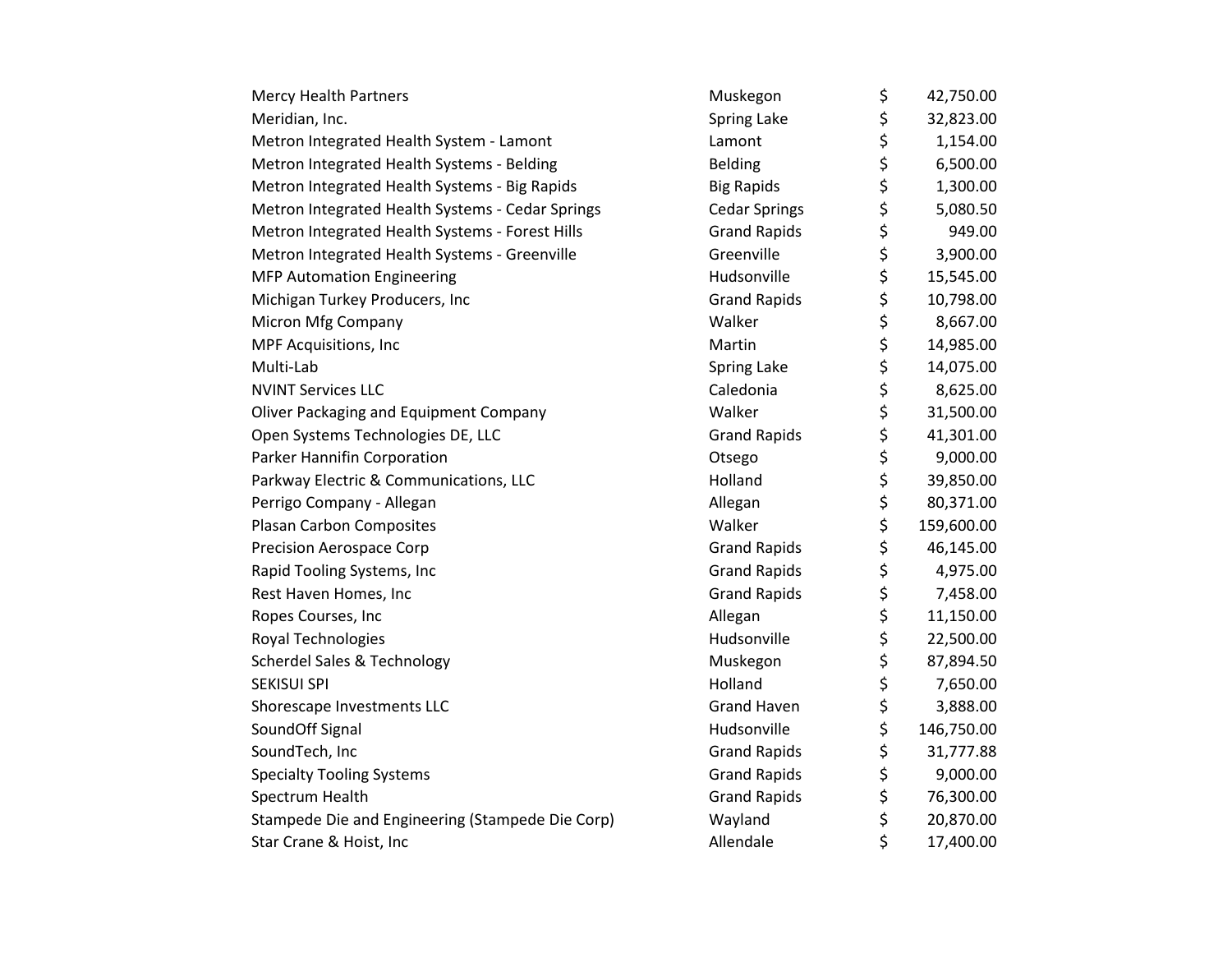|                           | <b>Steel Craft Technologies</b>                 | Plainfield Township   | \$       | 19,125.00 |                    |
|---------------------------|-------------------------------------------------|-----------------------|----------|-----------|--------------------|
|                           | Swoboda, Inc                                    | Kentwood              | \$       | 27,225.00 |                    |
|                           | <b>Transfer Tool Products</b>                   | <b>Grand Haven</b>    | \$       | 7,500.00  |                    |
|                           | <b>Trans-Matic Manufacturing Company</b>        | Holland               | \$       | 16,243.60 |                    |
|                           | Uniform Color Company                           | Holland               | \$       | 12,704.00 |                    |
|                           | Van Haren Electric                              | <b>Byron Center</b>   | \$       | 8,396.25  |                    |
|                           | Walker Tool & Die, Inc                          | <b>Grand Rapids</b>   | \$       | 10,500.00 |                    |
|                           | West Michigan International                     | Wyoming               | \$       | 19,500.00 |                    |
|                           | West Thomas Partners, LLC (Gluten Free Bar)     | <b>Grand Rapids</b>   | \$       | 13,875.00 |                    |
|                           | Wiesen Inc                                      | <b>Belding</b>        | \$       | 3,300.00  |                    |
|                           | Wilkast Inc                                     | <b>Grand Rapids</b>   | \$       | 20,250.00 |                    |
|                           | Williams Distributing Co.                       | <b>Grand Rapids</b>   | \$       | 13,875.00 |                    |
|                           | Williams Tooling & Manufacturing, Inc           | Dorr                  | \$       | 12,000.00 |                    |
|                           | Windemuller Electric, Inc                       | Wayland               | \$       | 47,701.68 |                    |
|                           | Worksighted                                     | Holland               | \$       | 25,500.00 |                    |
|                           | WPI, LLC                                        | <b>Spring Lake</b>    | \$       | 9,409.75  |                    |
|                           | Yanfeng Automotive Interiors                    | Holland               | \$       | 46,359.00 | 3,561,213.66<br>\$ |
| <b>Region 5</b>           |                                                 |                       |          |           |                    |
| <b>Great Lakes Bay MW</b> | AHB Tooling & Machinery, Inc                    | Saginaw               | \$       | 14,500.00 |                    |
|                           | Avalon & Tahoe Manufacturing, Inc               | Alma                  | \$       | 52,960.42 |                    |
|                           | Bandit Industries, Inc.                         | Remus                 | \$       | 40,140.00 |                    |
|                           | <b>Cambron Engineering</b>                      | Bay City              | \$       | 3,238.33  |                    |
|                           | <b>Freeland Steel Erectors</b>                  | Midland               | \$       | 2,100.00  |                    |
|                           |                                                 |                       |          |           |                    |
|                           | ICM Systems, LLC DBA Ingersoll CM Systems, LLC  | Midland               | \$       | 7,495.00  |                    |
|                           | Integrity Fab & Machine                         | Breckenridge          | \$       | 23,375.00 |                    |
|                           | International Engineering & Manufacturing, Inc. | Hope                  | \$       | 8,500.00  |                    |
|                           | J. Ranck Electric, Inc                          | <b>Mount Pleasant</b> | \$       | 35,384.03 |                    |
|                           | J.E. Johnson, Inc.                              | Midland               |          | 8,781.50  |                    |
|                           | Kapex Manufacturing, LLC                        | Saginaw               | \$       | 2,250.00  |                    |
|                           | Mark 7 Machine, Inc.                            | <b>Bay City</b>       | \$<br>\$ | 9,800.00  |                    |
|                           | Michigan Sugar Company                          | <b>Bay City</b>       | \$       | 62,900.00 |                    |
|                           | Mistequay Group Ltd                             | Saginaw               | \$       | 10,080.00 |                    |
|                           | <b>Mobile Medical Response</b>                  | Saginaw               | \$       | 19,750.00 |                    |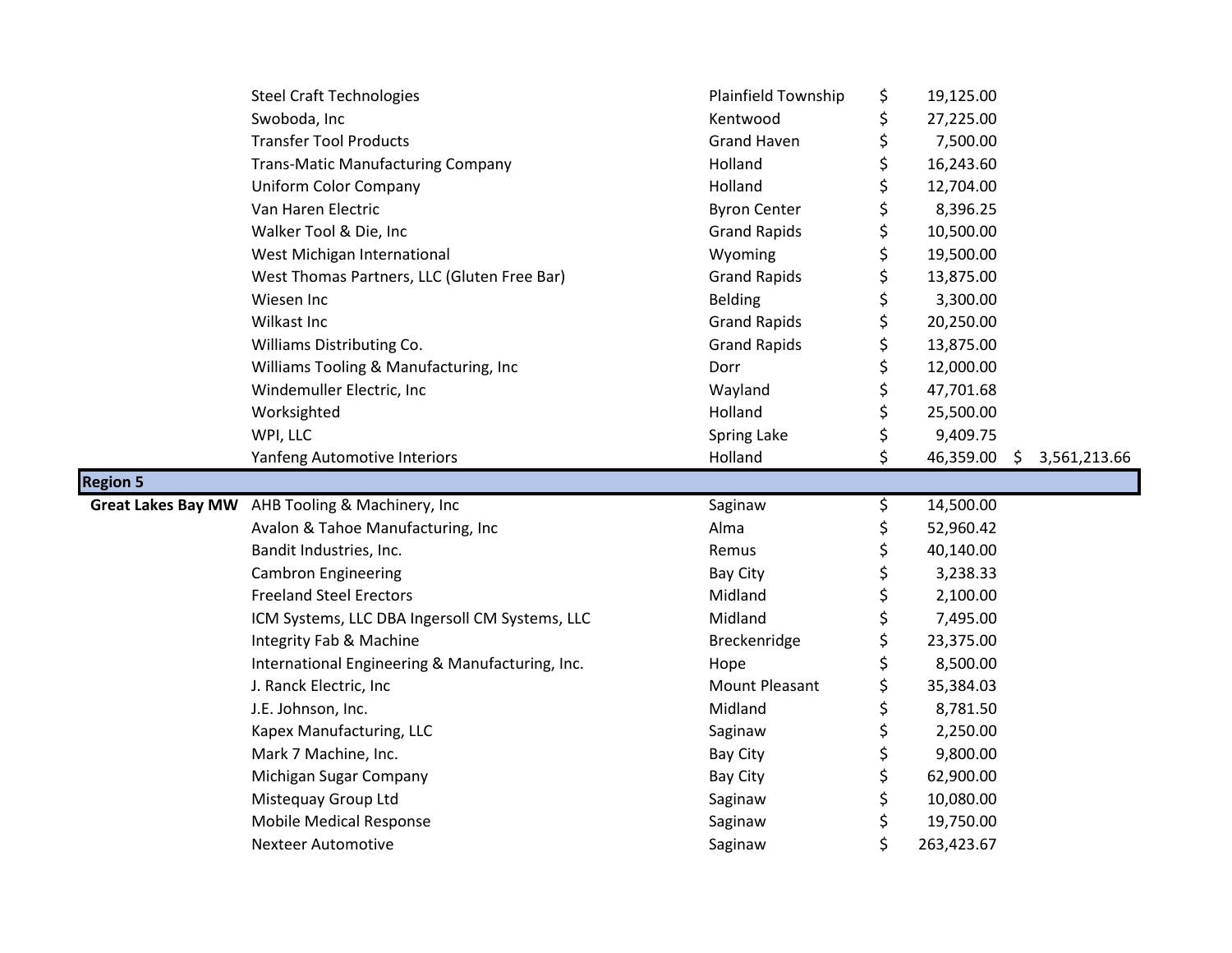|                        | R & M Machine Tool, Inc                       | Freeland           | \$<br>2,250.00     |            |
|------------------------|-----------------------------------------------|--------------------|--------------------|------------|
|                        | <b>Renosol Corporation</b>                    | <b>Bay City</b>    | \$<br>18,170.00    |            |
|                        | RWC, Inc                                      | <b>Bay City</b>    | \$<br>12,000.00    |            |
|                        | <b>Scientific Anglers</b>                     | Midland            | \$<br>20,120.00    |            |
|                        | Tannas Company a division of The Savant Group | Midland            | \$<br>12,854.47    |            |
|                        | The Dow Chemical Company                      | Midland            | \$<br>116,253.00   |            |
|                        | U.S. Graphite, Inc                            | Saginaw            | \$<br>19,320.00    |            |
|                        | York Repair                                   | <b>Bay City</b>    | \$<br>7,580.00     |            |
| <b>Region 7B</b>       | Accurate Machining & Fabricating, Inc         | Gladwin            | \$<br>1,500.00     |            |
|                        | Alro Steel                                    | Clare              | \$<br>4,500.00     |            |
|                        | E & D Engineering Systems                     | Gladwin            | \$<br>6,000.00     |            |
|                        | JD Metal Works                                | Clare              | \$<br>2,400.00     |            |
|                        | Magline, Inc                                  | Standish           | \$<br>8,250.00     |            |
|                        | <b>Melling Products North</b>                 | Farwell            | \$<br>7,500.00     |            |
|                        | Modern Machinery Inc.                         | Beaverton          | \$<br>11,395.00    |            |
|                        | Saint- Gobain                                 | Beaverton          | \$<br>96,450.00 \$ | 911,220.42 |
| <b>Region 6</b>        |                                               |                    |                    |            |
| <b>Capital Area MW</b> | Trilogy - Stonegate Health Campus             | Lapeer             | \$<br>45,765.00    |            |
|                        | Trilogy - The Oaks at Woodfield               | <b>Grand Blanc</b> | \$<br>43,935.00    |            |
| <b>GST MW</b>          | ADS US Incoporated                            | Millington         | \$                 |            |
|                        |                                               |                    | 28,240.00          |            |
|                        | <b>ASCO Numatics</b>                          | Sandusky           | \$<br>25,333.50    |            |
|                        | Aurora Cad Cam Inc                            | Metamora           | \$<br>1,500.00     |            |
|                        | <b>Bourne Industries</b>                      | Corunna            | \$<br>16,050.00    |            |
|                        | C & L Ward                                    | Davison            | \$<br>7,260.00     |            |
|                        | <b>Caro Community Hospital</b>                | Caro               | \$<br>88,946.00    |            |
|                        | d/s Services Inc.                             | Cass City          | \$<br>10,740.00    |            |
|                        | Fernco, Inc                                   | Davison            | \$<br>15,000.00    |            |
|                        | Genesee Group Inc, dba Genesee Packaging, Inc | Flint              | \$<br>53,052.50    |            |
|                        | Great Lakes Fusion, LLC                       | Durand             | \$<br>12,426.66    |            |
|                        | Halo Country LLC                              | <b>Burton</b>      | \$<br>1,980.00     |            |
|                        | <b>Huron Castings</b>                         | Pigeon             | \$<br>3,000.00     |            |
|                        | Huron Inc                                     | Lexington          | \$<br>16,092.00    |            |
|                        | iSource Worldwide LLC - DBA: PrintSites       | Flint              | \$<br>3,000.00     |            |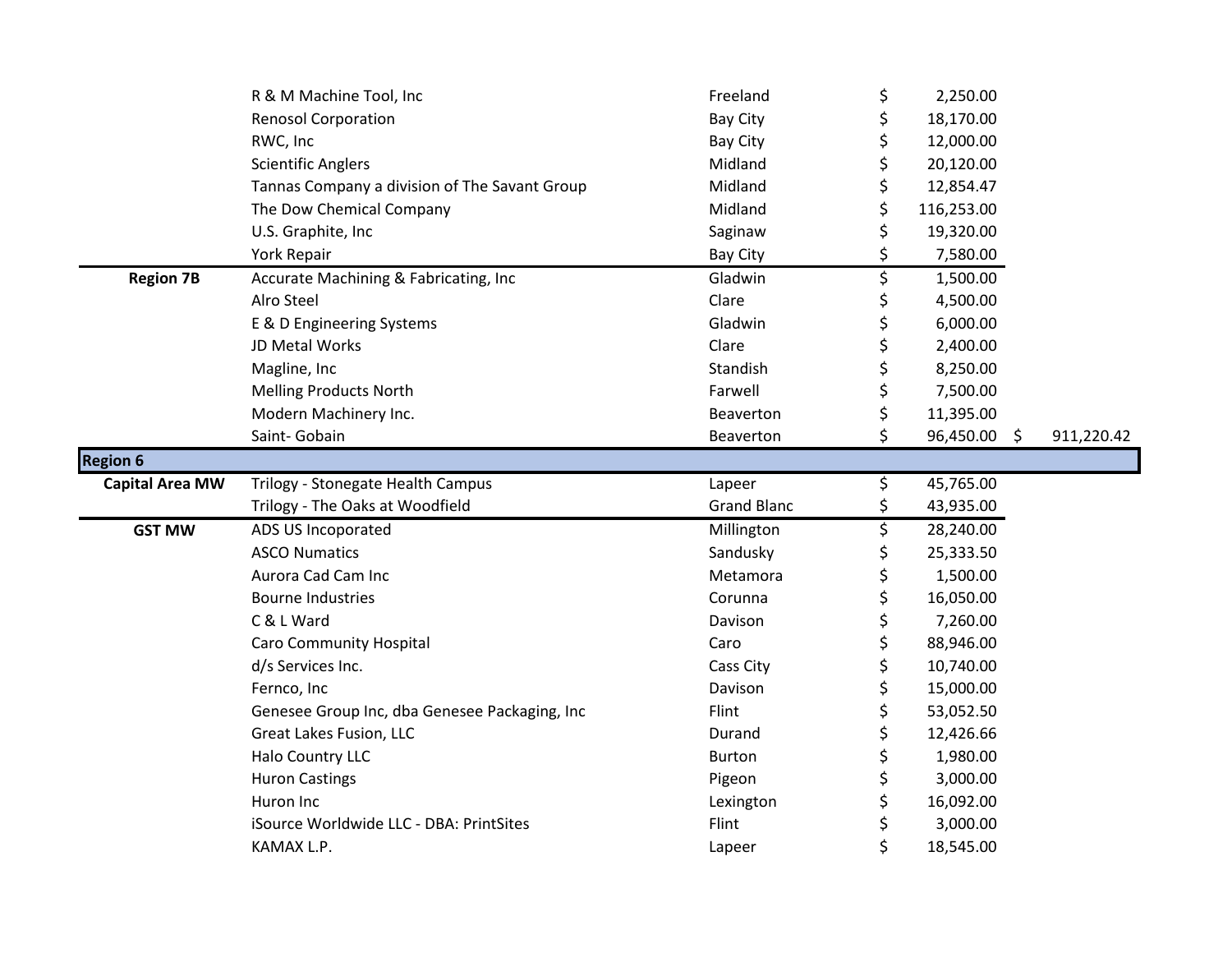|                        | <b>Magna Electronics Technology</b>            | <b>Grand Blanc</b> | \$<br>24,084.00    |            |
|------------------------|------------------------------------------------|--------------------|--------------------|------------|
|                        | <b>Maurer Electric</b>                         | <b>Bad Axe</b>     | \$<br>8,800.00     |            |
|                        | NEXUS QSD Group LLC                            | Flint              | \$<br>39,000.00    |            |
|                        | <b>Niles Industrial Coatings</b>               | Fenton             | \$<br>48,097.80    |            |
|                        | Rassini Brakes                                 | Flint              | \$<br>28,333.10    |            |
|                        | <b>Scheurer Hospital</b>                       | Pigeon             | \$<br>2,298.00     |            |
|                        | <b>Sorenson Gross Construction Company</b>     | Flint              | \$<br>7,033.00     |            |
|                        | Stemco Kaiser-Millington                       | Millington         | \$<br>6,144.00     |            |
|                        | <b>Tower International</b>                     | Elkton             | \$<br>33,750.00    |            |
| Macomb/St. Clair       | Autocraft                                      | Marine City        | \$<br>35,280.00    |            |
|                        | Autocraft                                      | Algonac            | \$<br>42,362.00    |            |
|                        | Witco Inc                                      | Avoca              | \$<br>19,390.00 \$ | 685,437.56 |
| <b>Region 7</b>        |                                                |                    |                    |            |
| <b>Capital Area MW</b> | 21st Century Plastics Corp.                    | Potterville        | \$<br>37,906.00    |            |
|                        | Air Lift Company                               | Lansing            | \$<br>45,303.14    |            |
|                        | ASK                                            | Lansing            | \$<br>4,500.00     |            |
|                        | <b>Ayers Basement Systems</b>                  | Lansing            | \$<br>6,609.25     |            |
|                        | <b>Bekum America Corporation</b>               | Williamston        | \$<br>35,706.00    |            |
|                        | <b>Cameron Tool Corporation</b>                | Lansing            | \$<br>29,135.00    |            |
|                        | Capital Steel & Wire, Inc                      | <b>DeWitt</b>      | \$<br>10,042.00    |            |
|                        | <b>Centurion Medical Products</b>              | Williamston        | \$<br>8,221.00     |            |
|                        | COG Marketers LTD - dba AgroLiquid             | St. Johns          | \$<br>19,338.00    |            |
|                        | <b>Consolidated Electrical Contractors</b>     | Lansing            | \$<br>97,695.46    |            |
|                        | Dakkota Integrated Systems, LLC                | Lansing            | \$<br>17,680.00    |            |
|                        | E.T. MacKenzie                                 | <b>Grand Ledge</b> | \$<br>17,100.00    |            |
|                        | Eckhart, Inc.                                  | Lansing            | \$<br>26,285.00    |            |
|                        | Enprotech Industrial Technologies              | Lansing            | \$<br>44,139.63    |            |
|                        | <b>ETM Enterprises</b>                         | <b>Grand Ledge</b> | \$<br>25,875.00    |            |
|                        | Glow Social Media                              | Lansing            | \$<br>1,182.00     |            |
|                        | <b>Granger Construction Company</b>            | Lansing            | \$<br>17,200.00    |            |
|                        | <b>IMPCO</b>                                   | Lansing            | \$<br>27,204.00    |            |
|                        | JLL - Orion                                    | Royal Oak          | \$<br>22,678.73    |            |
|                        | Jones Lang LaSalle - Lansing Delta             | Lansing            | \$<br>40,040.79    |            |
|                        | Jones Lang LaSalle - Lansing Grand River Plant | Lansing            | \$<br>30,412.63    |            |
|                        |                                                |                    |                    |            |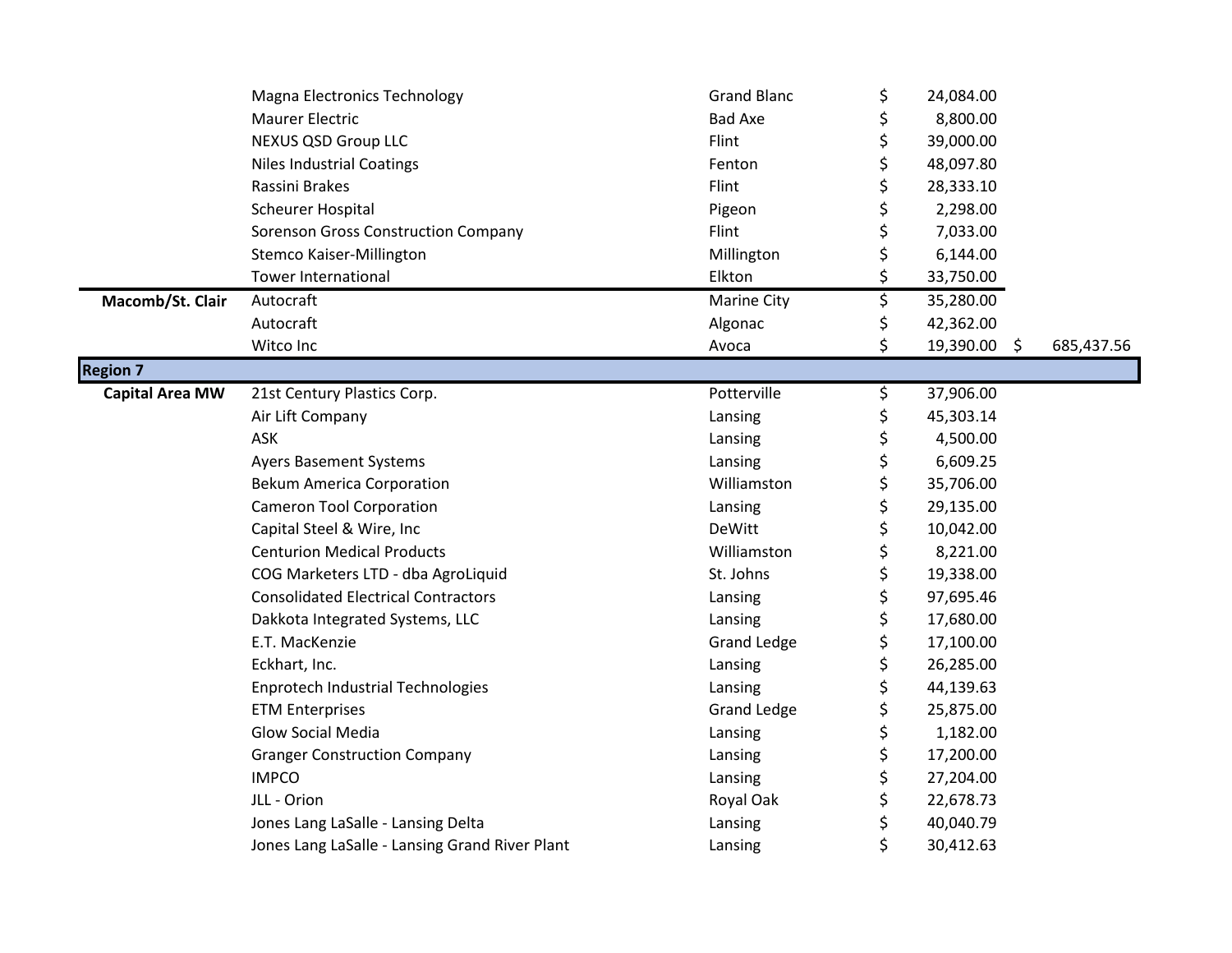|                                 | KTM Industries, Inc                                    | Lansing              | \$ | 7,654.00      |              |
|---------------------------------|--------------------------------------------------------|----------------------|----|---------------|--------------|
|                                 | L & W Engineering                                      | <b>Grand Ledge</b>   | \$ | 35,991.98     |              |
|                                 | Lectronix, Inc                                         | Lansing              | \$ | 26,919.91     |              |
|                                 | Liquid Web                                             | Lansing              | \$ | 149,138.98    |              |
|                                 | MAHLE Engine Components USA, Inc St. Johns             | St. Johns            | \$ | 26,243.00     |              |
|                                 | Moebius Technologies                                   | Lansing              | \$ | 16,752.85     |              |
|                                 | <b>Munters Corporation</b>                             | Mason                | \$ | 26,648.00     |              |
|                                 | <b>Nuwave Technology Partners</b>                      | Lansing              | \$ | 17,300.00     |              |
|                                 | Origami Brain Injury Rehabilitation Center             | Mason                | \$ | 1,875.00      |              |
|                                 | Peckham, Inc                                           | Lansing              | \$ | 119,272.45    |              |
|                                 | Phillips Pet Food & Supplies                           | Lansing              | \$ | 30,188.00     |              |
|                                 | Pratt & Whitney                                        | Lansing              | \$ | 100,500.00    |              |
|                                 | Seeley Inc dba Midway Rotary Die Solutions             | Williamston          | \$ | 41,511.00     |              |
|                                 | Tenneco                                                | Lansing              | \$ | 117,000.00    |              |
|                                 | The Dart Bank                                          | Mason                | \$ | 4,500.00      |              |
|                                 | THK RHYTHM AUTOMOTIVE MICHIGAN CORPORATION             | Portland             | \$ | 83,143.91     |              |
|                                 | Trilogy - The Willows at East Lansing                  | <b>East Lansing</b>  | \$ | 26,235.00     |              |
|                                 | Trilogy - The Willows at Okemos                        | Okemos               | \$ | 26,235.00     |              |
|                                 | Triton Industries, Inc                                 | Lansing              | \$ | 29,838.92     |              |
|                                 | Wellness, InX                                          | Lansing              | \$ | 8,275.00      |              |
| <b>Southeast Michigan</b>       |                                                        |                      |    |               |              |
| <b>Community Alliance</b>       |                                                        |                      |    |               |              |
| (SEMCA)                         | General Motors, LLC Lansing Grand River Stamping (LGS) | Lansing              | \$ | 27,660.00     |              |
| <b>Southeast MW</b>             | <b>MS Precision Components LLC</b>                     | Webberville          | Ś  | $8,478.92$ \$ | 1,495,615.55 |
| <b>Region 8</b>                 |                                                        |                      |    |               |              |
| <b>Capital Area MW</b>          | Trilogy - The Oaks at Northpointe Woods                | <b>Battle Creek</b>  | \$ | 46,225.00     |              |
| MW Berrien, Cass, Van Albemarle |                                                        | South Haven          | \$ | 14,110.00     |              |
|                                 | BKT, Inc dba Kruger Plastics Products                  | Bridgman             | \$ | 9,392.00      |              |
|                                 | Hanson Mold                                            | St. Joseph           | \$ | 9,000.00      |              |
|                                 | <b>ICM Products</b>                                    | Cassopolis           | \$ | 36,170.00     |              |
|                                 | Kay Manufacturing Company                              | St. Joseph           | \$ | 28,125.00     |              |
|                                 | Kelm Acubar                                            | <b>Benton Harbor</b> | \$ | 2,131.00      |              |
|                                 | <b>Vickers Engineering</b>                             | New Troy             | \$ | 24,795.00     |              |
| <b>MW Southwest</b>             | Accu Mold Inc                                          | Portage              | \$ | 2,700.00      |              |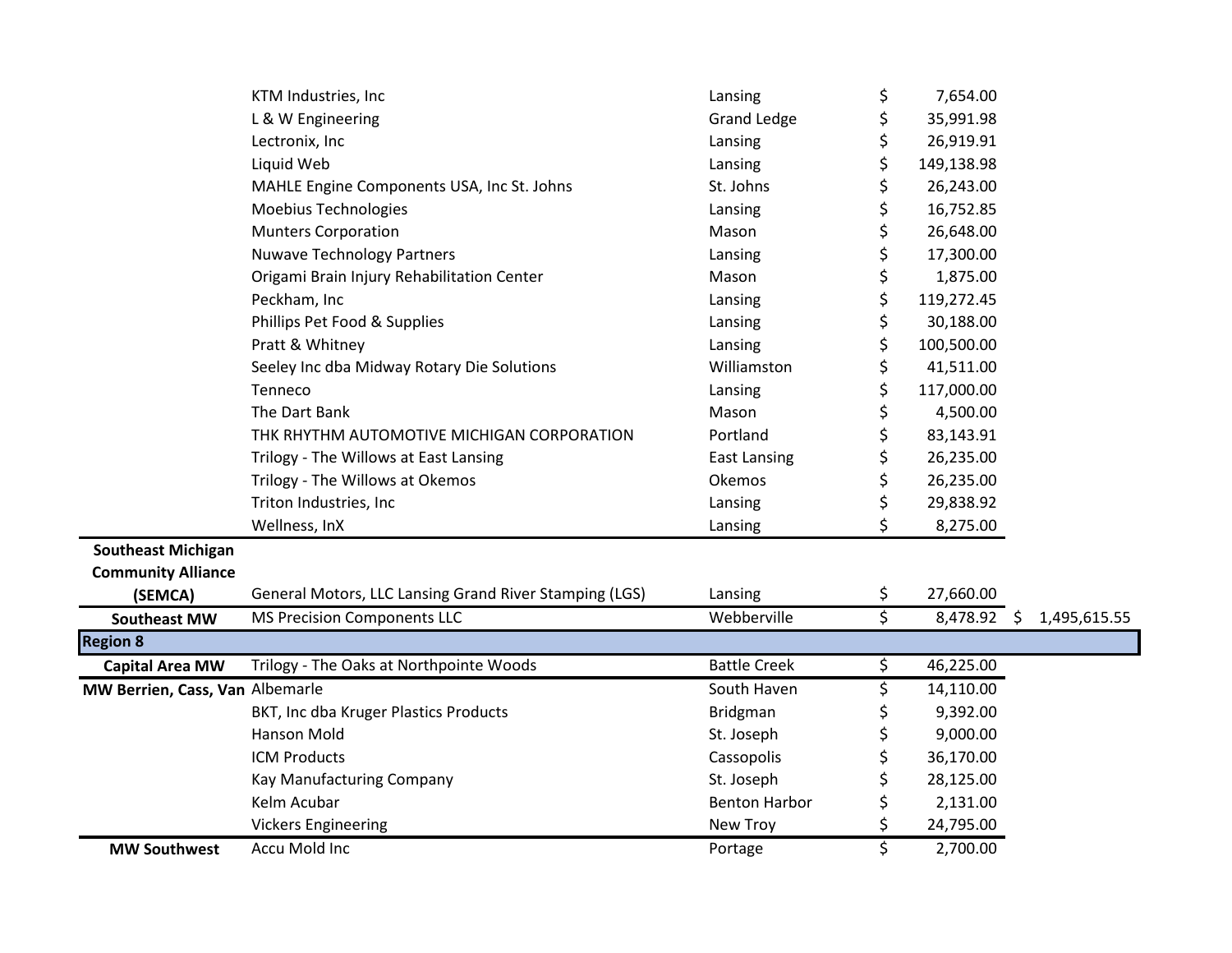|                        | American Axle and Manufacturing - Three Rivers    | <b>Three Rivers</b> | \$ | 53,166.78    |            |  |
|------------------------|---------------------------------------------------|---------------------|----|--------------|------------|--|
|                        | <b>Bleistahl North America</b>                    | <b>Battle Creek</b> | \$ | 22,585.72    |            |  |
|                        | BorgWarner                                        | Marshall            |    | 4,856.89     |            |  |
|                        | Caster Concepts, Inc                              | Albion              |    | 8,390.00     |            |  |
|                        | Coveris                                           | <b>Battle Creek</b> |    | 5,000.00     |            |  |
|                        | DENSO Manufacturing Michigan, Inc                 | <b>Battle Creek</b> | \$ | 48,706.20    |            |  |
|                        | <b>Flowserve Corporation</b>                      | Kalamazoo           |    | 8,400.00     |            |  |
|                        | <b>Forrest Company</b>                            | Kalamazoo           |    | 3,000.00     |            |  |
|                        | H.C. Starck                                       | Coldwater           |    | 29,379.00    |            |  |
|                        | Hammond Machinery, Inc. dba Hammond Roto - Finish | Kalamazoo           |    | 1,990.00     |            |  |
|                        | Heritage Community of Kalamazoo                   | Kalamazoo           | \$ | 10,887.00    |            |  |
|                        | Hi-Tech Integrated Technologies                   | Portage             |    | 5,987.00     |            |  |
|                        | II Stanley Co., Inc                               | <b>Battle Creek</b> |    | 10,500.00    |            |  |
|                        | Kingscott Associates Inc                          | Kalamazoo           |    | 20,869.50    |            |  |
|                        | Mall City Mechanical                              | Kalamazoo           |    | 25,505.00    |            |  |
|                        | MANN+HUMMEL USA Inc.                              | Portage             | \$ | 21,895.00    |            |  |
|                        | <b>Metal Mechanics</b>                            | Schoolcraft         |    | 4,495.00     |            |  |
|                        | Musashi Auto Parts                                | <b>Battle Creek</b> |    | 6,000.00     |            |  |
|                        | <b>OptiMed Specialty Pharmacy</b>                 | Kalamazoo           |    | 9,000.00     |            |  |
|                        | Paragon Metals                                    | Quincy              | \$ | 13,125.00    |            |  |
|                        | Pfizer Inc                                        | Kalamazoo           | \$ | 145,406.60   |            |  |
|                        | Progressive Dynamics Inc                          | Marshall            | \$ | 3,000.00     |            |  |
|                        | Rosler Metal Finishing USA, LLC                   | <b>Battle Creek</b> | \$ | 44,060.00    |            |  |
|                        | Schupan & Sons, Inc                               | Kalamazoo           | Ś  | 4,586.00     |            |  |
|                        | Sigma Machine, Inc                                | Kalamazoo           |    | 17,880.00    |            |  |
|                        | Stewart Industries, LLC                           | <b>Battle Creek</b> |    | 15,895.00    |            |  |
|                        | <b>Team 1 Plastics</b>                            | Albion              | \$ | 2,748.32     |            |  |
|                        | WL Molding of Michigan                            | Portage             | \$ | 11,526.28    |            |  |
| <b>Northeast MW</b>    | Panel Processing                                  | Coldwater           | \$ | 10,306.00    |            |  |
| <b>Southeast MW</b>    | <b>Brembo North America</b>                       | Homer               | \$ | 55,500.00    |            |  |
| <b>West MW</b>         | <b>Concept Molds</b>                              | Schoolcraft         | \$ | 4,500.00     |            |  |
|                        | Parker Hannifin Corporation                       | Richland            | \$ | 18,000.00 \$ | 819,794.29 |  |
| <b>Region 9</b>        |                                                   |                     |    |              |            |  |
| <b>Capital Area MW</b> | Trilogy - Ridgecrest Health Campus                | Jackson             | \$ | 44,670.00    |            |  |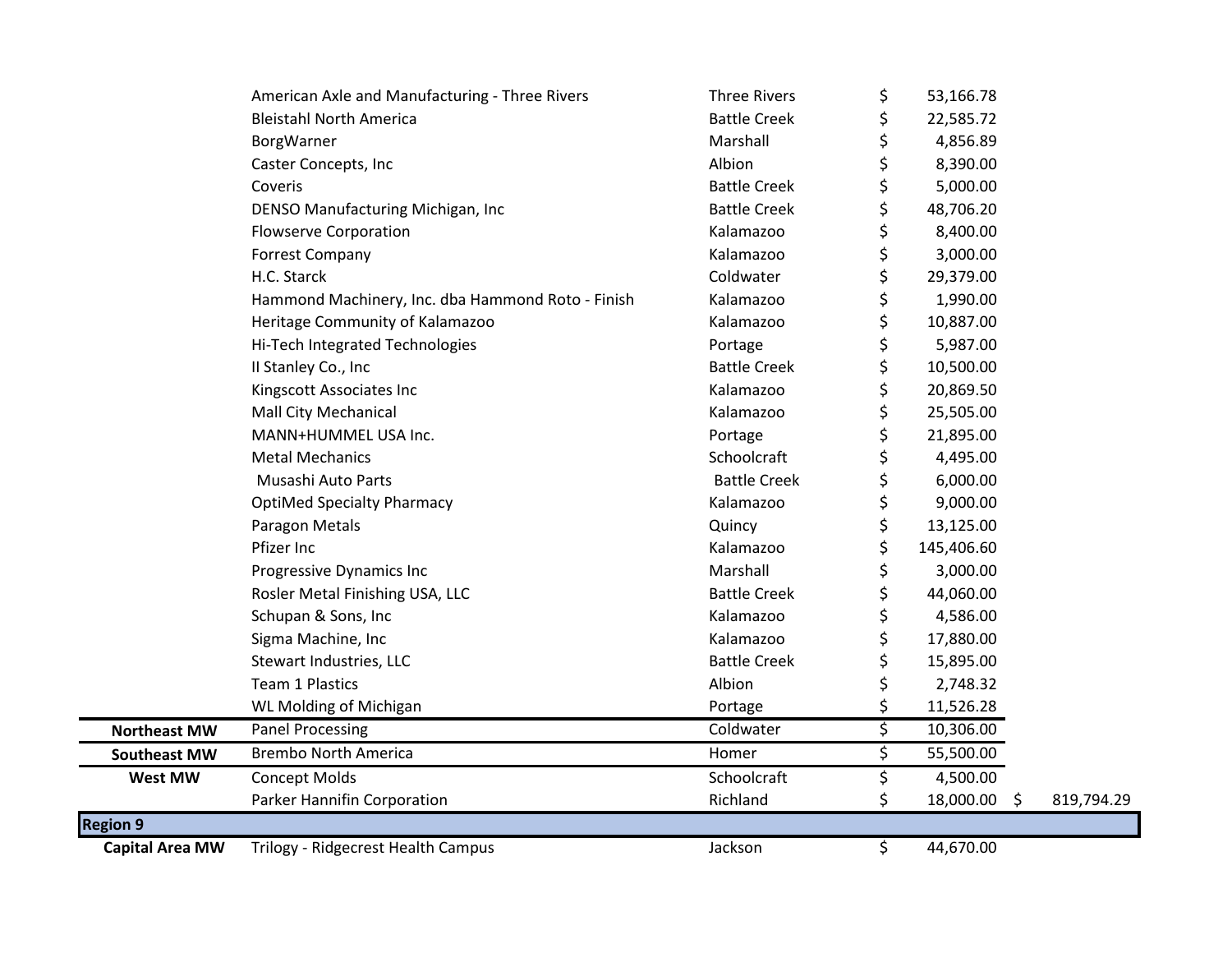|                        | Trilogy - The Willows at Howell                    | Howell            | \$ | 23,395.00    |              |
|------------------------|----------------------------------------------------|-------------------|----|--------------|--------------|
| <b>Southeast MW</b>    | <b>Advanced Industries</b>                         | Chelsea           | \$ | 28,376.00    |              |
|                        | AMI Manchester, LLC                                | Manchester        | \$ | 3,755.00     |              |
|                        | <b>Consumers Energy</b>                            | Jackson           | \$ | 536,000.00   |              |
|                        | DeWitt's Radiator LLC                              | Howell            | \$ | 4,865.00     |              |
|                        | Dexter Research Center                             | Dexter            | \$ | 3,480.00     |              |
|                        | <b>Eaton Corporation</b>                           | Jackson           | \$ | 33,000.00    |              |
|                        | Gerdau Special Steel North America                 | Jackson           | \$ | 27,670.00    |              |
|                        | <b>GKI Foods LLC</b>                               | <b>Brighton</b>   | \$ | 9,895.00     |              |
|                        | Hi-Lex Controls, Inc                               | Hudson            | \$ | 6,645.00     |              |
|                        | Hines Industries, Inc                              | Ann Arbor         | \$ | 17,442.00    |              |
|                        | L & W Engineering                                  | <b>Blissfield</b> | \$ | 6,285.00     |              |
|                        | Lenawee Stamping Corp (DBA Kirchhoff Van-Rob)      | Tecumseh          | \$ | 6,100.00     |              |
|                        | Lomar Machine and Tool Company                     | Horton            | \$ | 31,350.00    |              |
|                        | Lyons Consulting Group                             | Ann Arbor         | \$ | 750.00       |              |
|                        | Mahindra Tractor Assembly Inc., dba Mahindra GenZe | Ann Arbor         | \$ | 1,500.00     |              |
|                        | Martinrea Jonesville, LLC                          | Jonesville        | \$ | 38,447.00    |              |
|                        | <b>Melling Tool Company</b>                        | Jackson           | \$ | 18,435.00    |              |
|                        | Menlo Innovations                                  | Ann Arbor         | \$ | 13,500.00    |              |
|                        | Milan Metal Systems LLC                            | Milan             | \$ | 474.00       |              |
|                        | Navitas Advanced Solutions Group, LLC              | Ann Arbor         | \$ | 18,502.00    |              |
|                        | Quantum Signal LLC                                 | Saline            | \$ | 9,000.00     |              |
|                        | Technique, Inc                                     | Jackson           | \$ | 53,907.50    |              |
|                        | Thai Summit America Corporation                    | Howell            | \$ | 53,087.27    |              |
|                        | <b>Tribar Manufacturing, LLC</b>                   | Howell            | \$ | 67,991.61    |              |
|                        | UIS Scada, Inc                                     | Dexter            | \$ | 26,875.00 \$ | 1,085,397.38 |
| <b>Region 10</b>       |                                                    |                   |    |              |              |
| <b>Capital Area MW</b> | JLL - Pontiac Engineering                          | Royal Oak         | \$ | 44,351.71    |              |
|                        | JLL - Warren                                       | Warren            | \$ | 12,449.21    |              |
|                        | Jones Lang LaSalle - Pontiac Stamping              | Pontiac           | \$ | 17,127.00    |              |
|                        | Trilogy - Orchard Grove Health Campus              | Romeo             | \$ | 21,280.00    |              |
|                        | Trilogy - Shelby Crossing Health Campus            | Macomb            |    | 44,340.00    |              |
|                        | Trilogy - The Lakes at Novi                        | Novi              |    | 25,490.00    |              |
|                        | Trilogy - Westlake Health Campus                   | Commerce          | Ś  | 36,620.00    |              |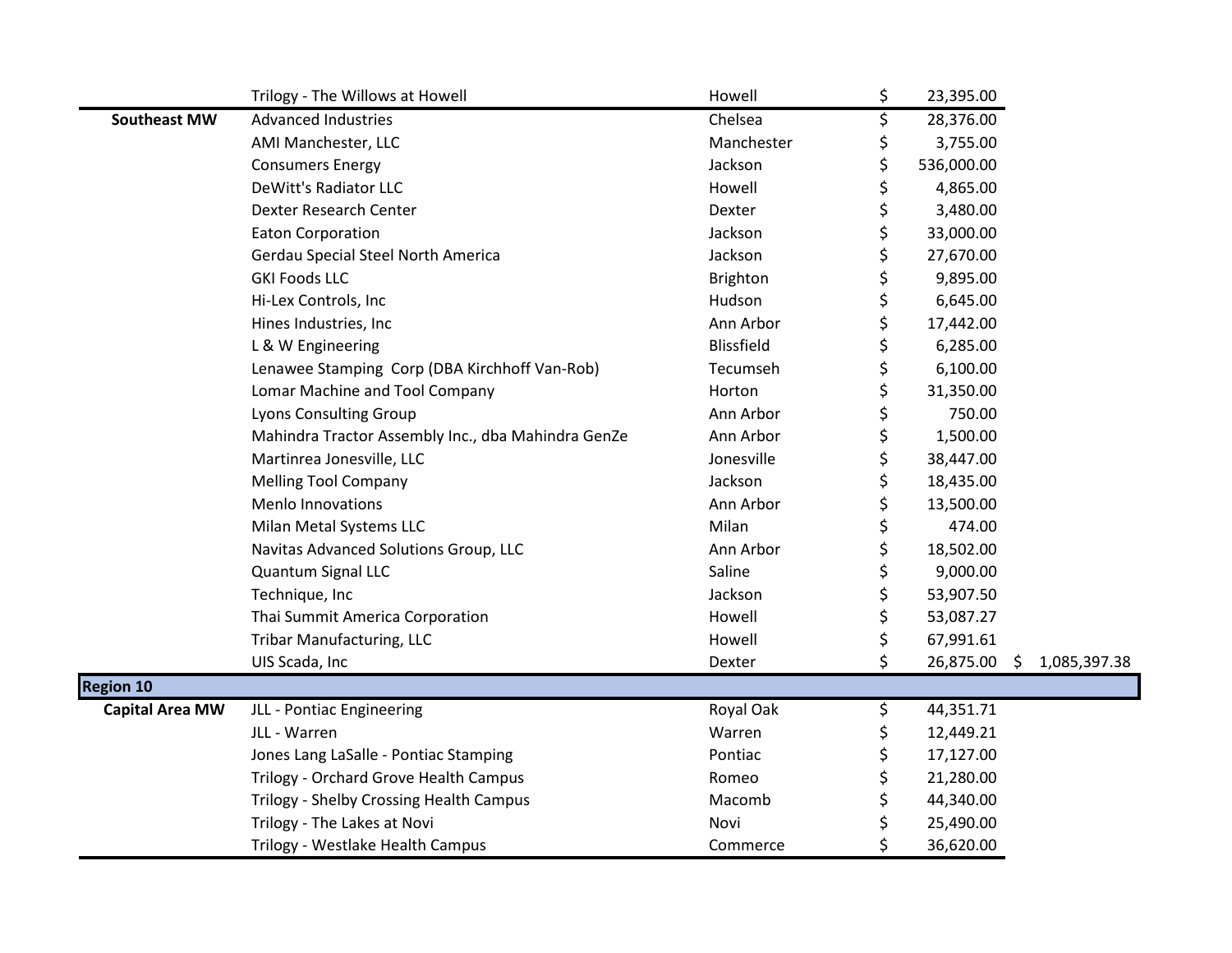|                          | Detroit Employment Albert Kahn Associates     | Detroit                 | \$       | 48,195.00             |
|--------------------------|-----------------------------------------------|-------------------------|----------|-----------------------|
|                          | American Aggregates of Michigan LLC           | Holly                   | \$       | 1,500.00              |
|                          | Disenos Company, LLC                          | Detroit                 | \$       | 12,991.00             |
|                          | Edw C. Levy Co                                | Dearborn                | \$       | 26,625.00             |
|                          | <b>Euclid Manufacturing</b>                   | Detroit                 | \$       | 3,300.00              |
|                          | Process Control & Instrumentation (PCI) LLC   | Detroit                 | \$       | 9,160.00              |
| Macomb/St. Clair         | Achatz Handmade Pie Company                   | Chesterfield            | \$       | 1,600.00              |
|                          | Coe Press Equipment Corporation               | <b>Sterling Heights</b> | \$       | 44,000.00             |
|                          | Diamond Die & Mold Company                    | Clinton Township        | \$       | 3,000.00              |
|                          | FCA US LLC Sterling Stamping Plant            | <b>Sterling Heights</b> | \$       | 102,403.51            |
|                          | Magna Powertrain of America                   | <b>Sterling Heights</b> | \$       | 47,435.00             |
|                          | <b>Michigan Production Machining</b>          | Macomb                  | \$       | 67,555.00             |
|                          | Peninsular Cylinder Co., Inc                  | Roseville               | \$       | 9,300.00              |
|                          | Prosper-Tech Machine & Tool, LLC              | Richmond                | \$       | 2,160.00              |
|                          | Romeo RIM, Inc.                               | Romeo                   | \$       | 33,050.00             |
|                          | Safie Specialty Foods Inc                     | Chesterfield            | \$       | 28,500.00             |
|                          | The Restoration Doctor                        | Fraser                  | \$       | 758.00                |
|                          |                                               |                         |          |                       |
|                          | Tower International, Clinton Business Unit    | Clinton Township        | \$       | 63,813.00             |
| <b>Oakland County MW</b> | AB Heller, Inc                                | Milford                 | \$       | 18,697.90             |
|                          | ABB                                           | <b>Auburn Hills</b>     | \$       | 15,000.00             |
|                          | <b>Applied Manufacturing</b>                  | Lake Orion              | \$       | 31,200.00             |
|                          | Autosystems of America Inc dba Magna Lighting | Plymouth                | \$       | 89,625.00             |
|                          | <b>BBG North America LP</b>                   | Oxford                  | \$       | 3,400.00              |
|                          | BorgWarner Inc                                | <b>Auburn Hills</b>     | \$       | 116,485.00            |
|                          | BorgWarner PDS (Livonia) Inc                  | Livonia                 | \$       | 3,000.00              |
|                          | Chassix, Inc                                  | Southfield              | \$       | 9,000.00              |
|                          | <b>Clear Rate Communications</b>              | Birmingham              | \$       | 4,500.00              |
|                          | Detroit Engineered Products (DEP)             | Troy                    | \$       | 6,500.00              |
|                          | <b>DROUGHT</b>                                | Royal Oak               | \$       | 1,350.00              |
|                          | Dürr Systems Inc                              | Southfield              | \$       | 17,236.00             |
|                          | <b>Equitable Engineering Company</b>          | Troy                    | \$       | 8,625.00              |
|                          | <b>Gable Services dba GABLETEK</b>            | Troy                    | \$       | 14,170.00             |
|                          | <b>Gonzalez Production Systems</b>            | Pontiac<br>Troy         | \$<br>\$ | 26,970.00<br>2,835.00 |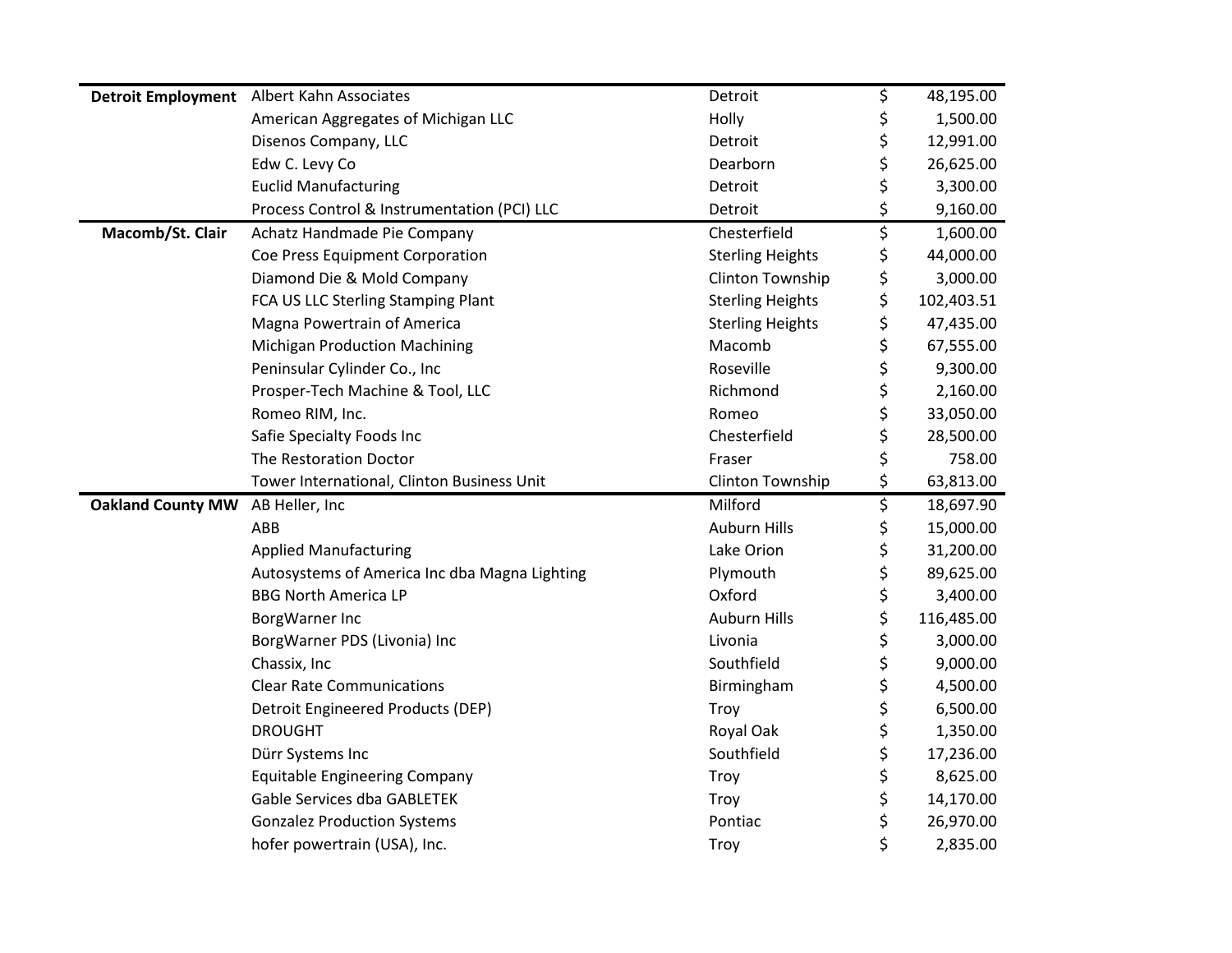|                           | <b>Industrial Automation LLC</b>          | Rochester Hills         | \$<br>16,125.00  |
|---------------------------|-------------------------------------------|-------------------------|------------------|
|                           | Inspectron Inc                            | Novi                    | \$<br>2,880.00   |
|                           | Jay Shop Inc                              | Pontiac                 | \$<br>2,130.00   |
|                           | Karma Automotive                          | Troy                    | \$<br>40,410.00  |
|                           | Lee Industrial Contracting                | Pontiac                 | \$<br>26,706.37  |
|                           | Mahindra North American Technical Center  | Troy                    | \$<br>37,491.25  |
|                           | Managed Programs, LLC                     | <b>Auburn Hills</b>     | \$<br>8,295.00   |
|                           | Marquardt Switches, inc                   | Rochester Hills         | \$<br>20,443.14  |
|                           | Michigan Seamless Tube                    | South Lyon              | \$<br>13,210.00  |
|                           | Par Sterile Products LLC                  | Rochester               | \$<br>54,322.99  |
|                           | Peter-Lacke USA                           | Troy                    | \$<br>10,000.00  |
|                           | PITSS America LLC                         | Troy                    | \$<br>4,500.00   |
|                           | PK Fabricating                            | Ferndale                | \$<br>2,820.00   |
|                           | <b>Progressive Metal Manufacturing</b>    | Ferndale                | \$<br>6,620.00   |
|                           | <b>Red Level Networks LLC</b>             | Novi                    | \$<br>34,500.00  |
|                           | Richard Tool & Die Corporation            | New Hudson              | \$<br>12,000.00  |
|                           | Saroki Architecture                       | Birmingham              | \$<br>5,580.00   |
|                           | Spire Integrated Systems, Inc             | Troy                    | \$<br>7,500.00   |
|                           | The Productivity Team                     | Lake Orion              | \$<br>9,000.00   |
|                           | <b>Total Door Systems</b>                 | Waterford               | \$<br>14,595.00  |
| <b>Southeast Michigan</b> | <b>Axis Engineering</b>                   | Dundee                  | \$<br>7,650.00   |
|                           | <b>Aztec Manufacturing Corporation</b>    | Romulus                 | \$<br>2,862.00   |
|                           | Devon Facility Management, LLC            | Detroit                 | \$<br>14,670.00  |
|                           | <b>DTE Energy</b>                         | Detroit                 | \$<br>294,000.00 |
|                           | E & E Manufacturing Corp.                 | Plymouth                | \$<br>14,295.00  |
|                           | Environmental Testing and Consulting, Inc | Romulus                 | \$<br>31,420.00  |
|                           | Ford Motor Company (Livonia Transmission) | Dearborn                | \$<br>115,103.10 |
|                           | <b>Ford Sterling Axle Plant</b>           | <b>Sterling Heights</b> | \$<br>78,851.00  |
|                           | <b>Future Tool and Machine Inc</b>        | Romulus                 | \$<br>3,000.00   |
|                           | Globe Tech, LLC                           | Plymouth                | \$<br>8,918.75   |
|                           | Infinite Technologies                     | Detroit                 | \$<br>15,934.20  |
|                           | <b>International Extrusions Inc</b>       | <b>Garden City</b>      | \$<br>11,731.42  |
|                           | JCGibbons MFG Inc                         | Livonia                 | \$<br>10,865.00  |
|                           | Johnson Matthey Testing                   | Taylor                  | \$<br>4,931.00   |
|                           |                                           |                         |                  |